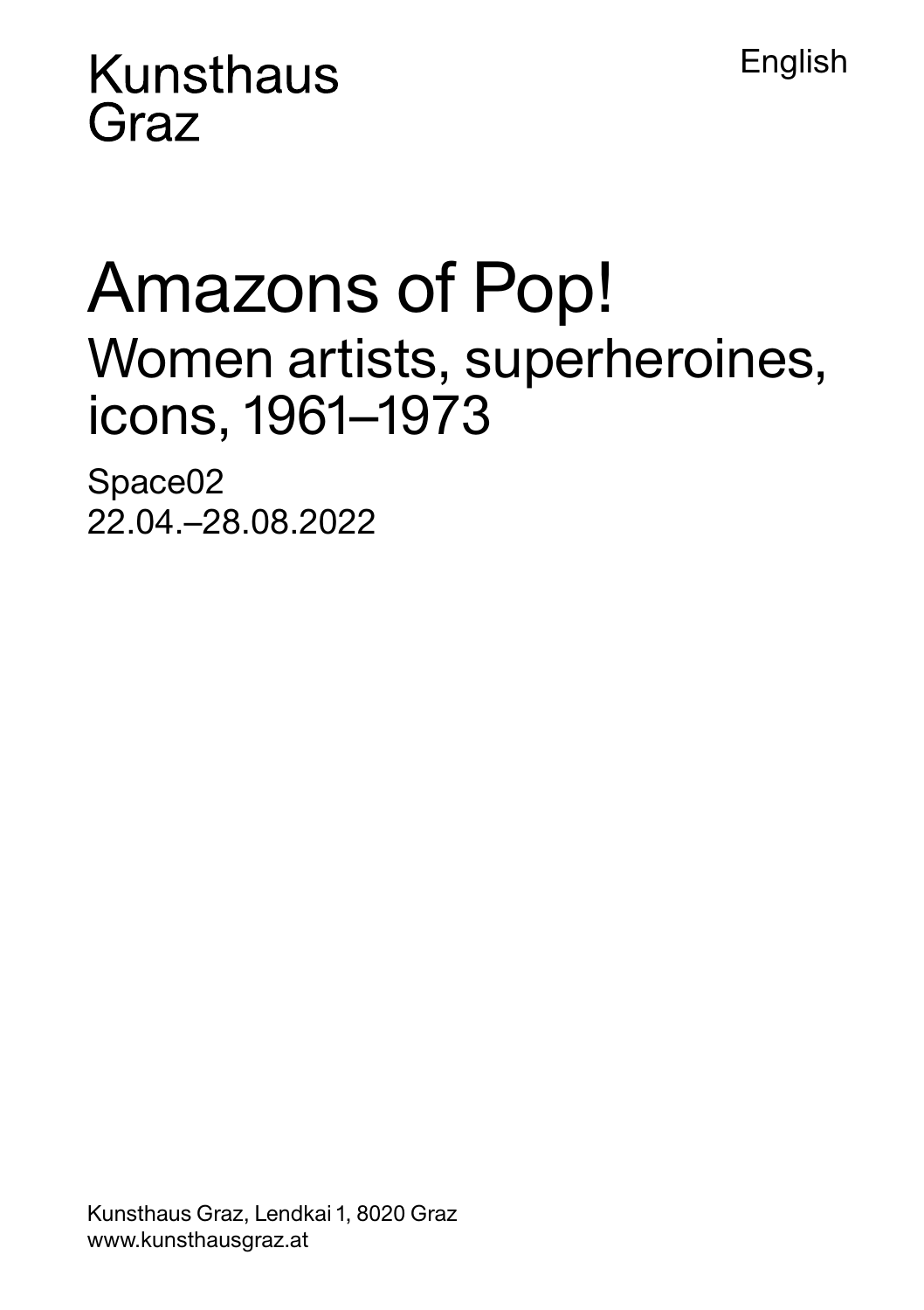IS A WORLDVIEW. IT'S A VIEWPOINT THAT DEMANDS A RETHINKING OF **QUESTIONS** OF POWER. MARTHA ROSLER

*Amazons of Pop!* shows works by women Pop artists from 1961 on, celebrating their pioneering approach to the mass media and burgeoning consumerism. With self-confidence, sensuality and the courage to explore themselves, women artists reveal the years of revolt in the midst of the FEMINISM economic miracle of the Western world.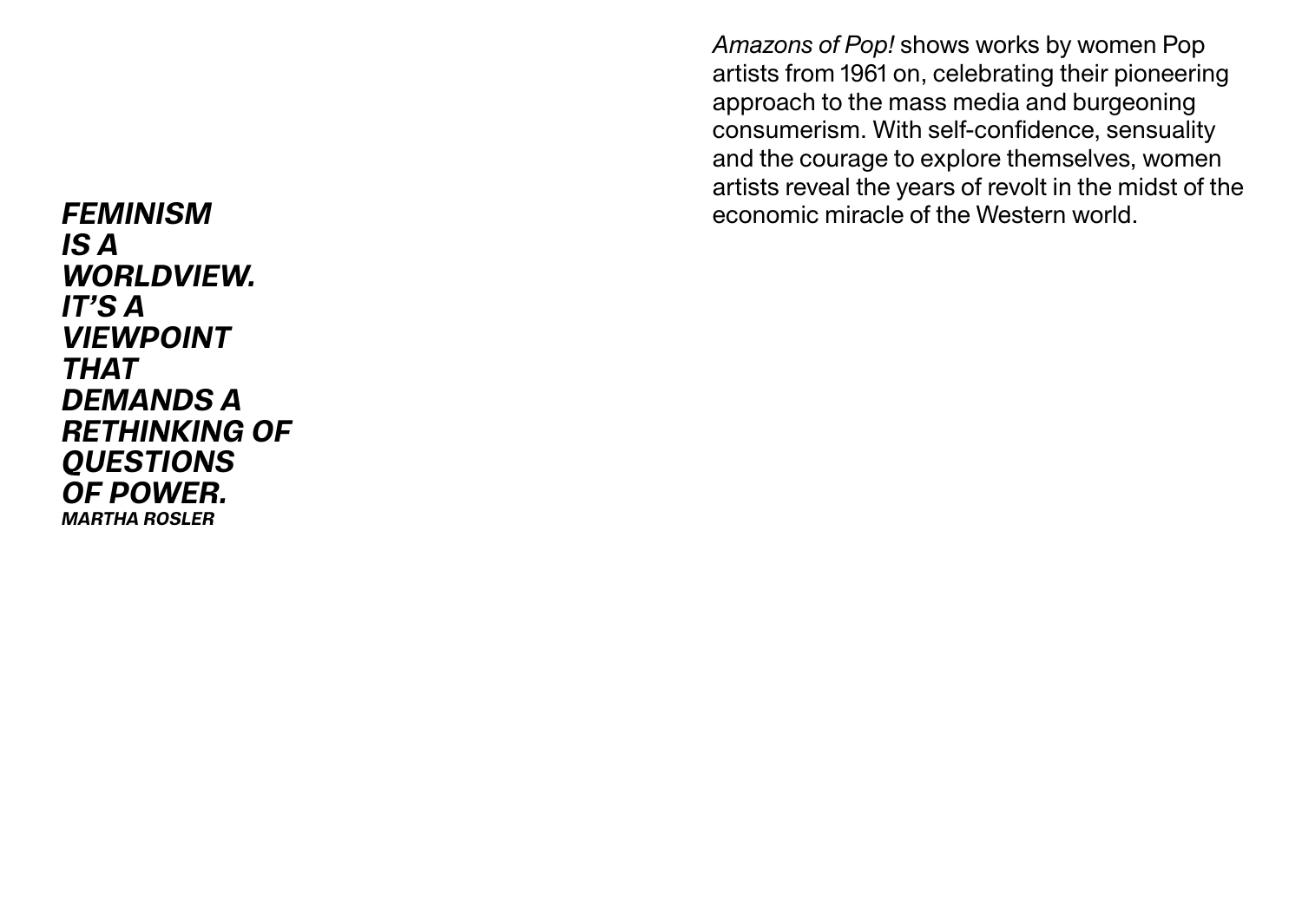Amazons are fearless warriors. In Pop, they become superheroines, creative activists working for self-determination, peace and equality. The icons of Pop combine life with art, the aesthetics of advertising and the glamorous lifestyle of the stars with the hedonism of post-war modernism. The women artists break down stereotyped roles, showcase sexual liberation and the pleasure of powerfully staging one's own body, while highlighting the senselessness of a war that is beamed by the media straight into the kitchens of perfect housewives.

Some of the women artists featured in the exhibition were recognised in their own time, but then forgotten by history in the decades that followed. This show seeks to make a further contribution to filling in these gaps in art history and to demonstrate the need for a shift in our perspective on the period from 1961 to 1973. The aim is to rescue the history of Pop Art from the entrenched, male-dominated perception, and to place female perception on an equal footing. Here at the exhibition we find the female gaze as women artists examine their own bodies, growing consumerism and the beauty industry.

Seen through the female lens, we take a different look at historical events such as the moon landing, the arms build-up during the Cold War, the Vietnam War and the first oil crisis. The first space flight by the Russian cosmonaut Valentina Tereshkova in 1963 is explored, as are the peace and civil movements, which originated in the USA and gave rise to a new wave of the women's movement. The rallying slogan 'The private is political' became an agenda in the Western world.

The exhibition examines social and political crises, but also the expectations placed on women, their stereotyped roles, rights and taboos. A key feature of Pop Art is its critical approach to the media and the growing commercialisation of the news, to mass and entertainment culture, Hollywood movies, comics and the appealing aesthetics of advertising. The use of everyday objects to create assemblages is a common design tool/medium in Europe at this time, originating in France. Objects from the home environment are discovered as materials, household objects are combined into pictures. In this archaeology of everyday life, wear and tear and usage serve as a counterbalance to the brave new world of consumerism. Plastics,

synthetic fibres and massproduced goods also become a theme in art. The car as a symbol of autonomy and mobility became increasingly important from the 1960s onwards. Here at the exhibition, the car is given a sardonic twist in *Erotomobile*.

In the art world, women were internationally underrepresented and sought to liberate themselves from the role of muse and model. They asserted their claim to women's authority of interpretation, especially over their own bodies, but also over world events. At the end of the 1960s, the birth control pill and the miniskirt served as a catalyst for liberation from the old mindsets and stereotypes, which the Amazons use to give free rein to their own fantasies. BANG BANG! In comics we find attractive female warriors or the smart girl who knows how to handle a gun. But not everything produced by women artists at this time followed the spirit of the growing women's movement – we can also find imagery from advertising that foregrounds women as objects, or the sexualisation of the female body.

Among the 120 or so artworks from painting, performance, film, installation and sculpture

by around 40 women artists, a number of Austrian positions have been added to the show in Graz. While VALIE EXPORT has received a lot of attention in recent years and, like Kiki Kogelnik, has carved out a place for herself in the art world, the presence of Ingeborg G. Pluhar, Auguste Kronheim and Angela Hareiter fills in some of the gaps in local art history.

### Featured artists and other protagonists:

Evelyne Axell, Barbarella, Brigitte Bardot, Marion Baruch, Pauline Boty, Martine Canneel, Lourdes Castro, Judy Chicago, Chryssa, France Cristini, Christa Dichgans, Jane Fonda, Ruth Francken, Ángela García, Angela Hareiter, Jann Haworth, Dorothy Iannone, Jodelle, Corita Kent, Kiki Kogelnik, Auguste Kronheim, Kay Kurt, Nicola L., Ketty La Rocca, Natalia LL, Milvia Maglione, Lucia Marcucci, Marie Menken, Marilyn Monroe, Isabel Oliver, Yoko Ono, Ulrike Ottinger, Emma Peel, Ingeborg G. Pluhar, Pravda la Survireuse, Martha Rosler, Niki de Saint Phalle, Carolee Schneemann, Marjorie Strider, Sturtevant, Valentina Tereshkova, VALIE EXPORT, May Wilson.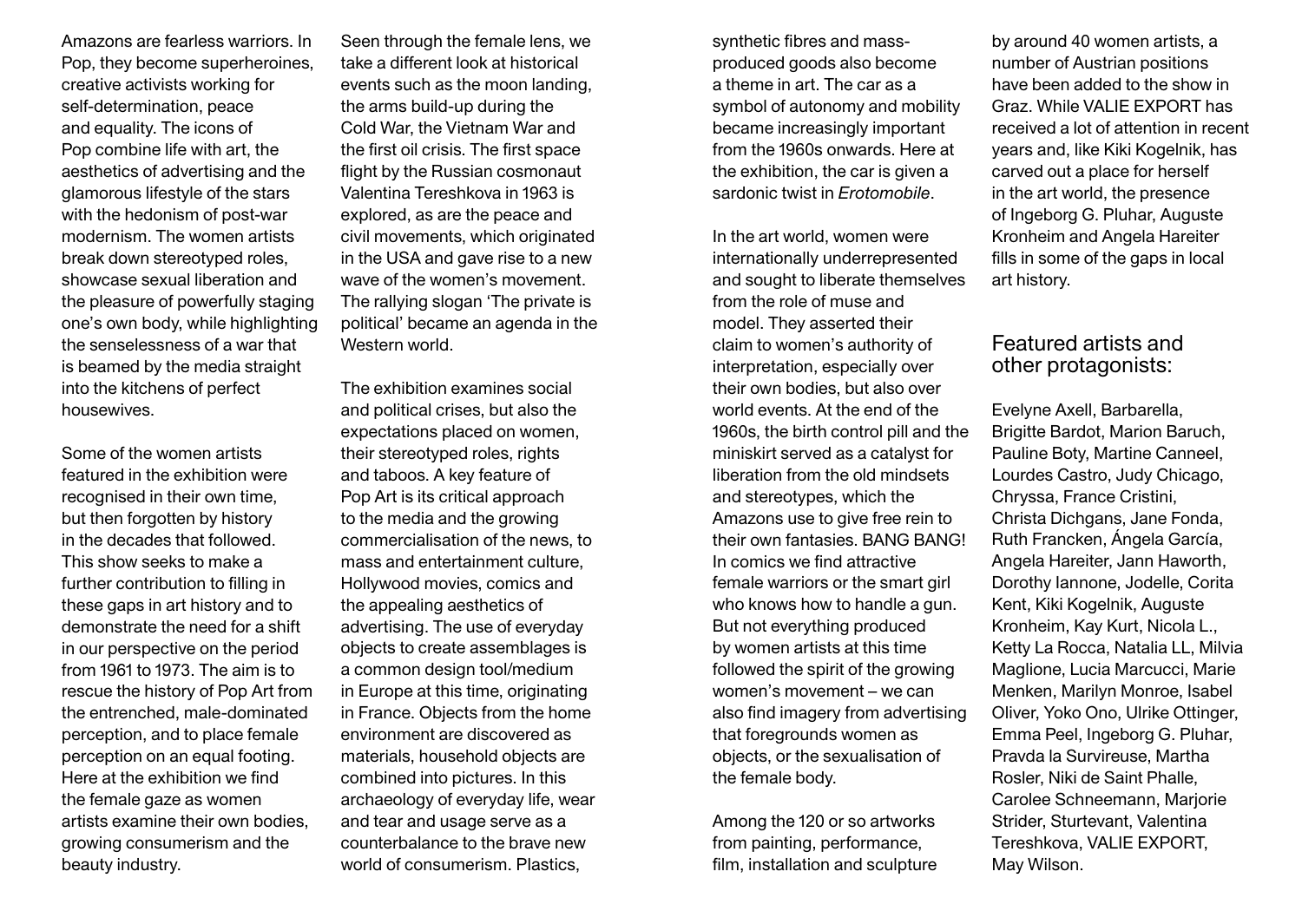#### Exhibition catalogue

*Amazons of Pop! Women artists, superheroines, icons 1961–1973* German and English 29 €

The supporting programme of events in German can be found on our homepage.

Some works of the exhibition are offered in tactile form. taktiles.de/de/index

Guided tours Kunsthaus Graz Saturdays 3:30–4:30pm, Sundays 11–12am in German Sundays 2pm in english language

An audio guide to the exhibition is available.



## ALL WE **DEMANDED** WAS OUR RIGHT TO TWINKLE. MARILYN MONROE

*Amazons of Pop! Women artists, superheroines, icons 1961–1973* 22.04.–28.08.2022 Space02

An exhibition by MAMAC Nice in collaboration with Kunsthalle zu Kiel and Kunsthaus Graz and the support of Manifesto Expo.

#### Curated by: Hélène Guenin & Géraldine Gourbe, (MAMAC) in collaboration with Regina Göckede & Anette Hüsch (Kunsthalle zu Kiel) and Katrin Bucher Trantow & Barbara Steiner (Kunsthaus Graz)

Assistance curator: Alexandra Trost

Text: Monika Holzer-Kernbichler

Translation: Kate Howlett-Jones

Audioguide: Jasmin Edegger, Katrin Ebner

Programme for children and schools: Gabriele Gmeiner, Elisabeth Keler, Jana Pilz, Romana Schwarzenberger

Open House: Wanda Deutsch, Anna Döcker, Lara Almbauer

KoOgle: Jana Pilz, Katrin Ebner

Inclusion services and accessibility: Eva Ofner, Jasmin Edegger, Gabi Gmeiner

The exhibition was first shown at MAMAC Nice under the title *She-Bam Pow Pop Wizz! Les Amazones du Pop*. 03.10.2020–29.08.2021

Kunsthalle zu Kiel 02.10.2021–06.03.2022